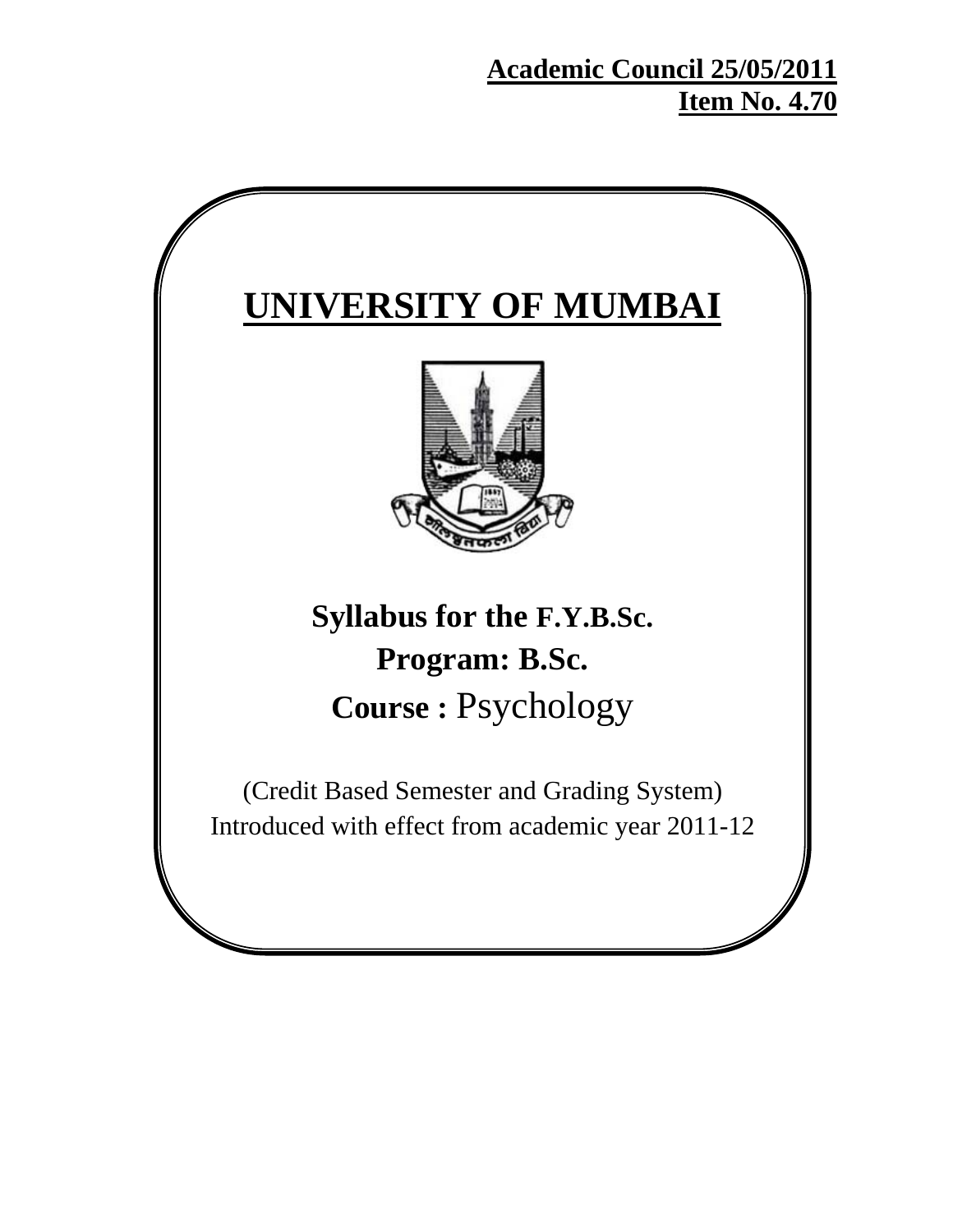## **Preamble**

Psychology is the scientific study of behaviour and mental processes. It is based on research and evidence gathered from observation, experimentation and measurement and differs from the 'pop psych' found in self-help books, graphology, numerology, astrology which also try to explain people's problems and aim to predict behaviour and offer solutions.

Psychologists focus on describing, understanding, explaining, predicting and modifying behaviour and mental processes as well as on helping people understand themselves and others, so that they bring about change and improve the quality of life for themselves as well as those around them.

Psychology is one of the fastest growing disciplines with developments in information technology, artificial intelligence, brain imaging, molecular biology and neuroscience making it even more multidisciplinary, challenging, and exciting, than ever before.

The two courses per semester have been designed keeping this in mind, so that students get a broad understanding of the vast scope of Psychology.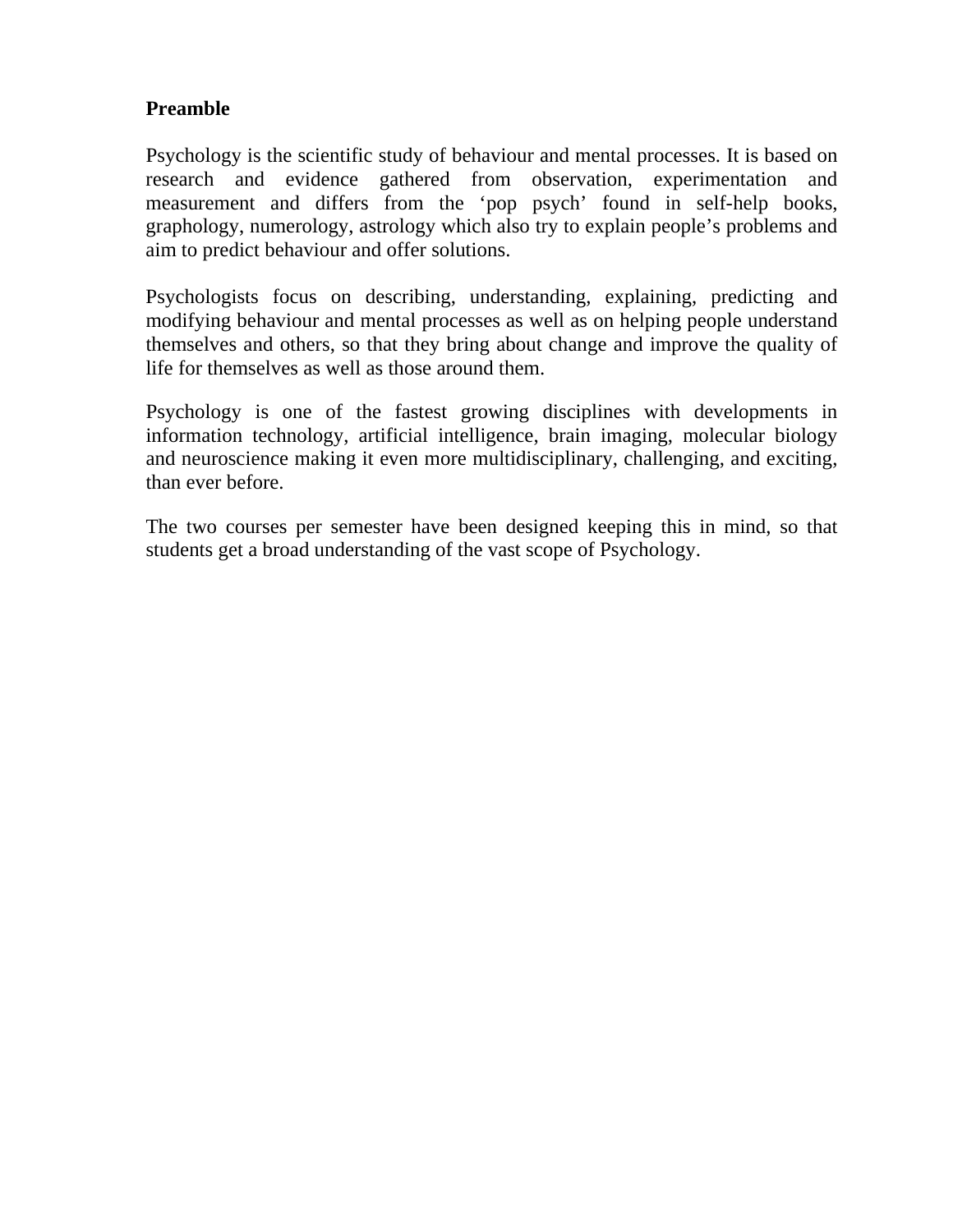# **F.Y.B.Sc. Psychology Syllabus Restructured for Credit Based and Grading System To be implemented from the Academic year 2011-2012**

| <b>Semester I</b>                                                                   |                                                                                                      |                         |  |  |
|-------------------------------------------------------------------------------------|------------------------------------------------------------------------------------------------------|-------------------------|--|--|
| <b>Course Code</b>                                                                  | Title                                                                                                | Credits                 |  |  |
| <b>USPS101</b>                                                                      | <b>Fundamentals of Psychology</b>                                                                    | 2 Credits (45 lectures) |  |  |
| Objectives: -                                                                       |                                                                                                      |                         |  |  |
|                                                                                     | 1. To impart knowledge of some of the basic concepts and modern trends in Psychology                 |                         |  |  |
|                                                                                     | 2. To foster interest in the subject of Psychology and to create a foundation for further studies in |                         |  |  |
| Psychology                                                                          |                                                                                                      |                         |  |  |
|                                                                                     | Unit I : The Science of Psychology                                                                   | 15                      |  |  |
| a) What is Psychology?                                                              |                                                                                                      | <b>Lectures</b>         |  |  |
|                                                                                     | b) Psychology Then: The History of Psychology                                                        |                         |  |  |
|                                                                                     | c) Classic studies in Psychology                                                                     |                         |  |  |
|                                                                                     | d) Psychology Now: Modern Perspectives                                                               |                         |  |  |
| e)                                                                                  | <b>Types of Psychological Professions</b>                                                            |                         |  |  |
| f)                                                                                  | Psychology: The Science                                                                              |                         |  |  |
| g)                                                                                  | Classic studies in Psychology                                                                        |                         |  |  |
| <b>Critical Thinking</b>                                                            | h) Ethics of Psychological Research                                                                  |                         |  |  |
| $\mathbf{i}$                                                                        | Applying Psychology to everyday life: Using critical thinking                                        |                         |  |  |
|                                                                                     | Unit II : The Biological Perspective                                                                 | 15                      |  |  |
| a)                                                                                  | An Overview of the Nervous System: Neurons and Nerves: Building the Network                          | <b>Lectures</b>         |  |  |
| b)                                                                                  | The Central Nervous System – The Central Processing Unit                                             |                         |  |  |
| $\mathbf{c})$                                                                       |                                                                                                      |                         |  |  |
| Psychology in the News<br>The Peripheral Nervous System – Nerves on the Edge<br>d)  |                                                                                                      |                         |  |  |
| e)                                                                                  | Peeking Inside the brain                                                                             |                         |  |  |
| $\mathbf{f}$                                                                        | From the Bottom up: The Structures of the Brain                                                      |                         |  |  |
| $\mathbf{g}$                                                                        | Classic studies in psychology                                                                        |                         |  |  |
|                                                                                     | h) The Chemical Connection: The Endocrine Glands                                                     |                         |  |  |
| i)                                                                                  | Applying Psychology to Everyday Life: Differences between Male and                                   |                         |  |  |
| <b>Female Brains</b>                                                                |                                                                                                      |                         |  |  |
|                                                                                     | Unit III : The Biological Perspective                                                                | 15                      |  |  |
|                                                                                     | a) Approaches to Understanding Motivation                                                            | <b>Lectures</b>         |  |  |
|                                                                                     | b) What? Hungry again? Why people eat                                                                |                         |  |  |
| C)                                                                                  | Psychology in the News                                                                               |                         |  |  |
| Emotion<br>d)                                                                       |                                                                                                      |                         |  |  |
| e)                                                                                  | Classic studies in psychology                                                                        |                         |  |  |
| f)                                                                                  | Applying Psychology to Everyday life: A How to of Happiness                                          |                         |  |  |
| <b>Brains</b><br>a)                                                                 |                                                                                                      |                         |  |  |
|                                                                                     | <b>Topics for Assignment of 10 marks - Sensation and Perception</b>                                  |                         |  |  |
| The ABCs of Sensation<br>a)                                                         |                                                                                                      |                         |  |  |
| The Science of Seeing<br>b)                                                         |                                                                                                      |                         |  |  |
| c)                                                                                  | The Hearing Sense: Can You Hear Me Now?                                                              |                         |  |  |
| Psychology in the News<br>d)                                                        |                                                                                                      |                         |  |  |
| Chemical Senses: It Tastes Good But It Smells Terrible<br>e)                        |                                                                                                      |                         |  |  |
| Somesthetic Senses: The Body Knows<br>f                                             |                                                                                                      |                         |  |  |
| $\mathbf{g}$                                                                        | The ABCs of Perception                                                                               |                         |  |  |
|                                                                                     | h) Classic studies in Psychology                                                                     |                         |  |  |
| Applying Psychology to Everyday like: Thinking critically about ESP<br>$\mathbf{i}$ |                                                                                                      |                         |  |  |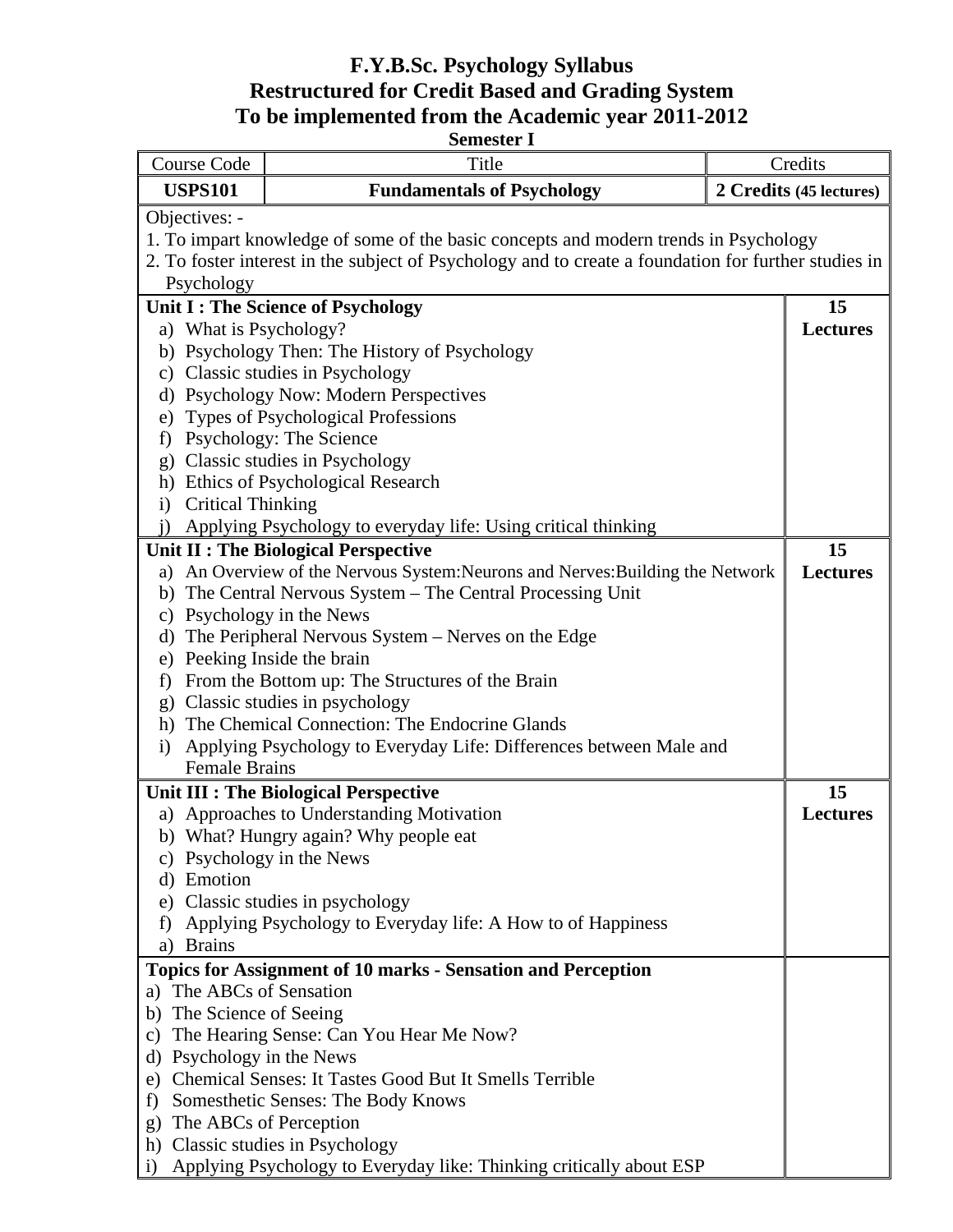| <b>Course Code</b>                                                                                                                                                                                                       | Title                                                                                                                                                                                                                                                                                                                                                                                                                                                          | Credits                 |                    |
|--------------------------------------------------------------------------------------------------------------------------------------------------------------------------------------------------------------------------|----------------------------------------------------------------------------------------------------------------------------------------------------------------------------------------------------------------------------------------------------------------------------------------------------------------------------------------------------------------------------------------------------------------------------------------------------------------|-------------------------|--------------------|
| <b>USPS102</b>                                                                                                                                                                                                           | <b>Fundamental Psychological processes</b>                                                                                                                                                                                                                                                                                                                                                                                                                     | 2 Credits (45 lectures) |                    |
| Objectives: -<br>1. To impart knowledge of some of the basic Psychological processes in Psychology<br>2. To foster interest in the subject of Psychology and to create a foundation for further studies<br>in Psychology |                                                                                                                                                                                                                                                                                                                                                                                                                                                                |                         |                    |
| <b>Unit I: Learning</b>                                                                                                                                                                                                  |                                                                                                                                                                                                                                                                                                                                                                                                                                                                |                         |                    |
| Your Cat?                                                                                                                                                                                                                | a) Definition of Learning<br>b) It Makes Your Mouth Water: Classical Conditioning<br>c) What's In It for Me? Operant Conditioning<br>d) Classical studies in Psychology<br>e) Psychology in the News<br>f) Cognitive Learning Theory<br>g) Observational Learning<br>h) Applying Psychology to Everyday Life: Can You Really Toilet Train                                                                                                                      |                         | <b>15 Lectures</b> |
| <b>Unit II : Memory</b><br>a) Models of Memory                                                                                                                                                                           | b) The Information Processing Model: Three Stages Of Memory<br>c) Getting It Out: Retrieval of Long Term Memories<br>d) Classic studies in Psychology<br>e) The Reconstructive Nature of Long Term Memory Retrieval: How<br><b>Reliable Are Memories</b><br>f) What Were We Talking About? Forgetting<br>g) Memory and the Brain: The Physical Aspects of Memory<br>h) Applying Psychology to Everyday Life: Current Research in<br><b>Alzheimer's Disease</b> |                         | <b>15 Lectures</b> |
| a) How People Think<br>c) Intelligence<br>e) Language<br>f)                                                                                                                                                              | Unit III : Cognition: Thinking, Intelligence, and Language<br>b) Psychology in the News<br>d) Classic studies in Psychology<br>Applying Psychology to Everyday life: Mental Exercises For Better<br>Cognitive Health                                                                                                                                                                                                                                           |                         | <b>15 Lectures</b> |
| e) Dreams<br>f)<br>$\mathbf{g}$<br>h)                                                                                                                                                                                    | <b>Topics for Assignment of 10 marks -</b><br><b>Consciousness: Sleep: Dreams. Hypnosis and Drugs</b><br>a) What is Consciousness?<br>b) Altered States Of Consciousness: Sleep<br>c) Classic studies in Psychology<br>d) Psychology in the News<br><b>Altered States: Hypnosis</b><br><b>Altered States: Psychoactive Drugs</b><br>Applying Psychology to Everyday life: Are you Sleep Deprived                                                               |                         |                    |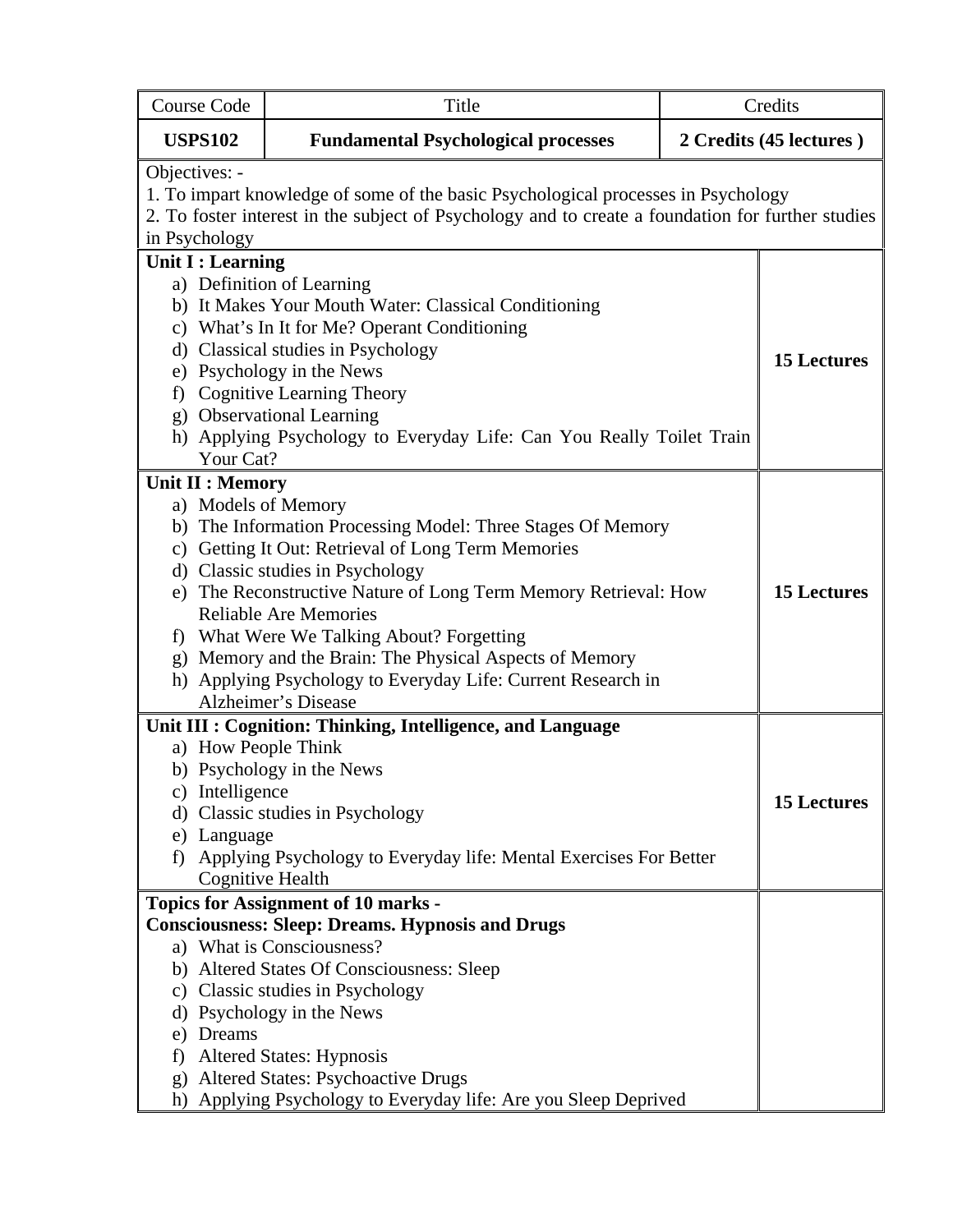|                                                | <b>Semester II</b>                                                                           |                                                                                                          |         |                 |  |
|------------------------------------------------|----------------------------------------------------------------------------------------------|----------------------------------------------------------------------------------------------------------|---------|-----------------|--|
|                                                | <b>Course Code</b>                                                                           | Title                                                                                                    | Credits |                 |  |
|                                                | <b>USPS201</b><br>2 Credits (45 lectures)<br><b>Fields of Psychology</b>                     |                                                                                                          |         |                 |  |
|                                                | Objectives: -                                                                                |                                                                                                          |         |                 |  |
|                                                | 1. To introduce the students to some fields of Psychology and to make them aware of the      |                                                                                                          |         |                 |  |
|                                                | applications of concepts in them                                                             |                                                                                                          |         |                 |  |
|                                                |                                                                                              | 2. To foster interest in the fields of Psychology and to create a foundation for further studies in them |         |                 |  |
|                                                |                                                                                              | Unit I : Development across the Life Span                                                                |         | 15              |  |
|                                                |                                                                                              | a) Issues in Studying Human Development                                                                  |         | <b>Lectures</b> |  |
|                                                |                                                                                              | b) Prenatal Development                                                                                  |         |                 |  |
|                                                |                                                                                              | c) Psychology in the News<br>d) Infancy and Childhood Development                                        |         |                 |  |
| e)                                             |                                                                                              | <b>Current Issues in Psychology</b>                                                                      |         |                 |  |
| f)                                             |                                                                                              | <b>Classic Studies in Psychology</b>                                                                     |         |                 |  |
| $g$ )                                          | Adolescence                                                                                  |                                                                                                          |         |                 |  |
|                                                | h) Adulthood                                                                                 |                                                                                                          |         |                 |  |
| $\mathbf{i}$                                   |                                                                                              | Applying Psychology to Everyday Life: ADHD – Not Just For Children                                       |         |                 |  |
|                                                |                                                                                              | <b>Unit II: Social Psychology</b>                                                                        |         | 15              |  |
|                                                |                                                                                              | a) Social Influence: Conformity, Compliance and Obedience                                                |         | <b>Lectures</b> |  |
|                                                | b) Attitudes                                                                                 |                                                                                                          |         |                 |  |
|                                                |                                                                                              | c) Impression Formation and Attribution                                                                  |         |                 |  |
|                                                |                                                                                              | d) Prejudice and Discrimination                                                                          |         |                 |  |
| e)                                             |                                                                                              | <b>Classic Studies in Psychology</b>                                                                     |         |                 |  |
| f)                                             |                                                                                              | Liking and Loving: Interpersonal Attraction                                                              |         |                 |  |
| g)                                             |                                                                                              | Aggression and Prosocial behaviour                                                                       |         |                 |  |
|                                                |                                                                                              | h) Classic Studies in Psychology                                                                         |         |                 |  |
| $\mathbf{i}$                                   |                                                                                              | Applying Studies to Everyday Life: Anatomy of a Cult                                                     |         |                 |  |
| Unit III : Overview of Theories of Personality |                                                                                              |                                                                                                          |         | 15              |  |
|                                                |                                                                                              | a) Theories of Personality                                                                               |         | <b>Lectures</b> |  |
|                                                |                                                                                              | b) The Man and the Couch: Sigmund Freud and Psychoanalysis                                               |         |                 |  |
|                                                |                                                                                              | c) The Behaviourist's View of Personality                                                                |         |                 |  |
|                                                |                                                                                              | d) The Social Cognitive View of Personality                                                              |         |                 |  |
|                                                |                                                                                              | e) The Third Force: Humanism and Personality                                                             |         |                 |  |
| f)                                             |                                                                                              | Trait Theories: Who are You?                                                                             |         |                 |  |
| g)                                             |                                                                                              | The Biology of Personality: Behavioural genetics                                                         |         |                 |  |
|                                                |                                                                                              | h) Classic studies in Psychology                                                                         |         |                 |  |
| $\mathbf{i}$                                   |                                                                                              | <b>Assessment of Personality</b>                                                                         |         |                 |  |
|                                                |                                                                                              | Applying Psychology to Everyday Life: Personality Testing on the Internet                                |         |                 |  |
|                                                | <b>Topics for Assignment of 10 marks -</b><br>1. Applied Psychology and Psychology Careers - |                                                                                                          |         |                 |  |
|                                                |                                                                                              | a) What is Applied Psychology?                                                                           |         |                 |  |
|                                                |                                                                                              | b) Psychology as a Career                                                                                |         |                 |  |
|                                                |                                                                                              | c) Psychology and Health, Education, Sports, Law, and the Environment                                    |         |                 |  |
|                                                |                                                                                              | d) Psychology and Work                                                                                   |         |                 |  |
|                                                |                                                                                              | Applying Psychology to Everyday Life: Techniques Used By Sports Psychologists                            |         |                 |  |
|                                                | 2. Psychology in India                                                                       |                                                                                                          |         |                 |  |
|                                                |                                                                                              | a) The history of Psychology in India                                                                    |         |                 |  |
|                                                |                                                                                              | b) Current trends in the field                                                                           |         |                 |  |
|                                                |                                                                                              | c) Applications of Psychology<br>d) Indian Psychologists and their contributions                         |         |                 |  |
| e)                                             |                                                                                              | Indian institutions and NGOs related to Psychology                                                       |         |                 |  |
| f)                                             |                                                                                              | Misconceptions about Psychology and Psychologists                                                        |         |                 |  |
| $\mathbf{g}$                                   |                                                                                              | Educational and career options for graduates and post-graduates in Psychology                            |         |                 |  |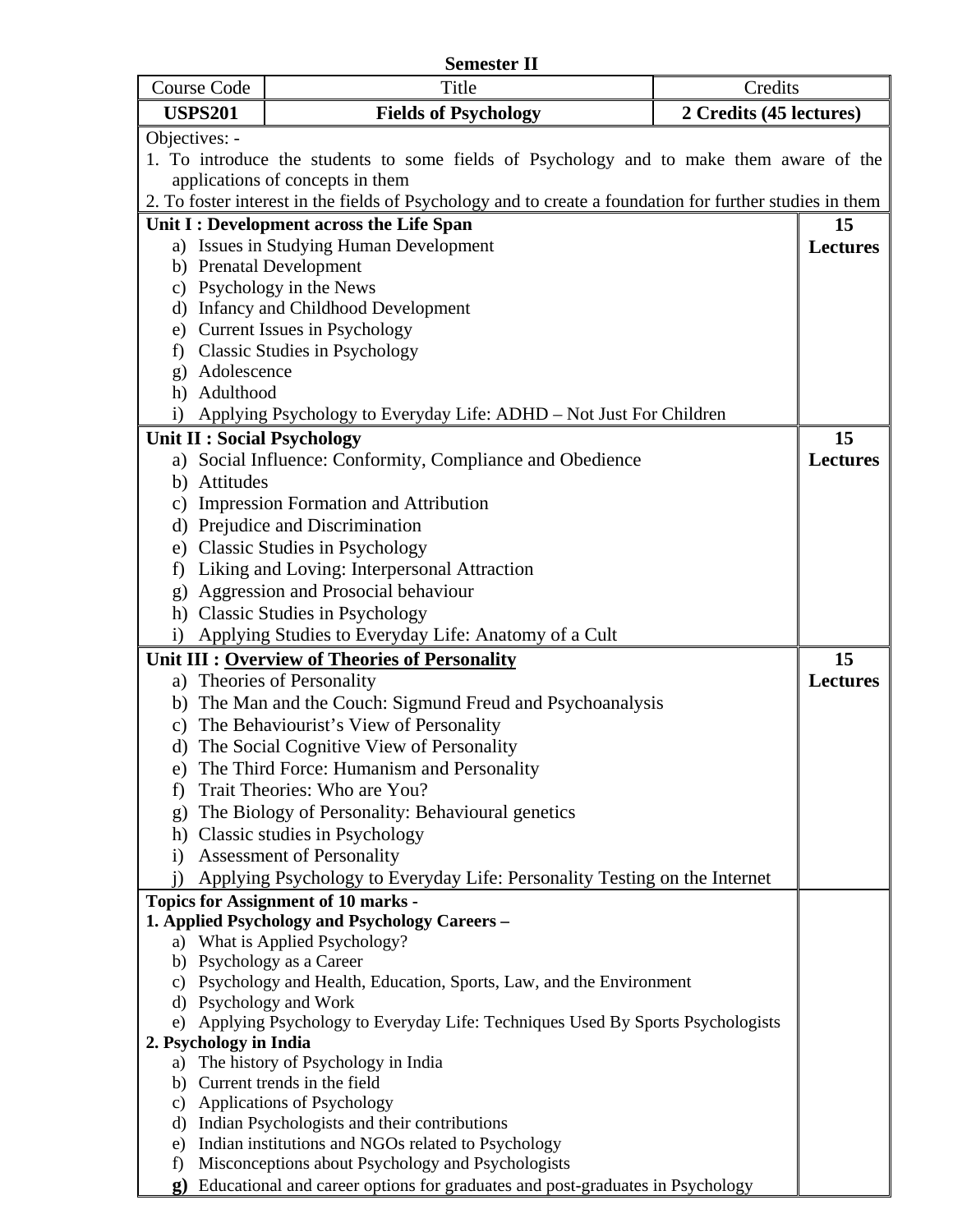| Course Code                                                  | Title<br>Credits                                                                                    |  |                         |  |  |
|--------------------------------------------------------------|-----------------------------------------------------------------------------------------------------|--|-------------------------|--|--|
| <b>USPS202</b>                                               | Psychological health                                                                                |  | 2 Credits (45 lectures) |  |  |
| Objectives: -                                                |                                                                                                     |  |                         |  |  |
|                                                              | 1. To impart knowledge of the basic concepts related to Psychological health and to make them       |  |                         |  |  |
|                                                              | aware of their applications in everyday life                                                        |  |                         |  |  |
|                                                              | 2. To foster interest in the subject of Psychological health and to create a foundation for further |  |                         |  |  |
| studies in it                                                |                                                                                                     |  |                         |  |  |
| Unit I: Stress and Health                                    |                                                                                                     |  | 15                      |  |  |
| a) Stress                                                    |                                                                                                     |  | <b>Lectures</b>         |  |  |
|                                                              | b) Current Issues in Psychology                                                                     |  |                         |  |  |
|                                                              | c) Factors in the Stress Reaction                                                                   |  |                         |  |  |
| d) Coping with Stress                                        |                                                                                                     |  |                         |  |  |
|                                                              | e) Applying Psychology to Everyday Life: Focus on Wellness                                          |  |                         |  |  |
|                                                              | <b>Unit II: Psychological Disorders</b>                                                             |  | 15                      |  |  |
|                                                              | a) What is Abnormality?                                                                             |  | <b>Lectures</b>         |  |  |
|                                                              | b) Models of Abnormality                                                                            |  |                         |  |  |
|                                                              | c) Current Issues in Psychology                                                                     |  |                         |  |  |
|                                                              | d) Diagnostic and Statistical Manual, Version IV, Text Revision (DSM-IV-TR)                         |  |                         |  |  |
| e)                                                           | Anxiety Disorders: What, Me Worry?                                                                  |  |                         |  |  |
| f)                                                           | Somatoform Disorders: Sickness as a State of Mind                                                   |  |                         |  |  |
| g) Disassociative Disorders: Altered Consciousness           |                                                                                                     |  |                         |  |  |
| h) Current Issues in psychology                              |                                                                                                     |  |                         |  |  |
| Mood Disorders: The Effect of Affect<br>$\mathbf{i}$         |                                                                                                     |  |                         |  |  |
| $\mathbf{i}$                                                 | Schizophrenia: Altered Reality                                                                      |  |                         |  |  |
|                                                              | k) Personality Disorders: I'm Okay, It's Everyone Else Who's Weird                                  |  |                         |  |  |
| $\mathbf{I}$                                                 | Applying Psychology to Everyday Life: Seasonal Affective Disorder (SAD)                             |  |                         |  |  |
|                                                              | <b>Unit III : Psychological Therapies</b>                                                           |  | 15                      |  |  |
|                                                              | a) Two Kinds of Therapy                                                                             |  | <b>Lectures</b>         |  |  |
|                                                              | b) The Early Days of Therapy: Ice Water Baths and Electric Shocks                                   |  |                         |  |  |
| $\mathbf{c})$                                                | In the Beginning: Psychoanalysis                                                                    |  |                         |  |  |
|                                                              | d) Humanistic therapy: To Err is Human                                                              |  |                         |  |  |
|                                                              | e) Behaviour Therapies: Learning One's Way To Better Behavior                                       |  |                         |  |  |
| t)                                                           | Cognitive Therapies: Thinking Is Believing                                                          |  |                         |  |  |
|                                                              | g) Group therapies: Not For The Shy                                                                 |  |                         |  |  |
|                                                              | h) Current Issues in Psychology: Does Psychotherapy Really Work?                                    |  |                         |  |  |
| $\rm i)$                                                     | <b>Biomedical Therapies</b>                                                                         |  |                         |  |  |
| $\mathbf{i}$                                                 | Applying Psychology to Everyday Life: Should Anti-Depressants Be                                    |  |                         |  |  |
|                                                              | Prescribed For Children And Adolescents?                                                            |  |                         |  |  |
| <b>Topics for Assignment of 10 marks -</b>                   |                                                                                                     |  |                         |  |  |
| <b>Sexuality and Gender</b>                                  |                                                                                                     |  |                         |  |  |
|                                                              | a) The Physical Side of Human Sexuality                                                             |  |                         |  |  |
| b)                                                           | The Psychological Side of Human Sexuality: Gender                                                   |  |                         |  |  |
|                                                              | c) Current Issues in Psychology                                                                     |  |                         |  |  |
| d) Human Sexual Behavior<br>e) Classic studies in Psychology |                                                                                                     |  |                         |  |  |
| <b>Sexual Dysfunctions</b><br>f                              |                                                                                                     |  |                         |  |  |
|                                                              | g) Sexually Transmitted Diseases                                                                    |  |                         |  |  |
|                                                              | h) Applying Psychology to Everyday Life: How To Protect Yourself From Sexually Transmitted          |  |                         |  |  |
| Diseases                                                     |                                                                                                     |  |                         |  |  |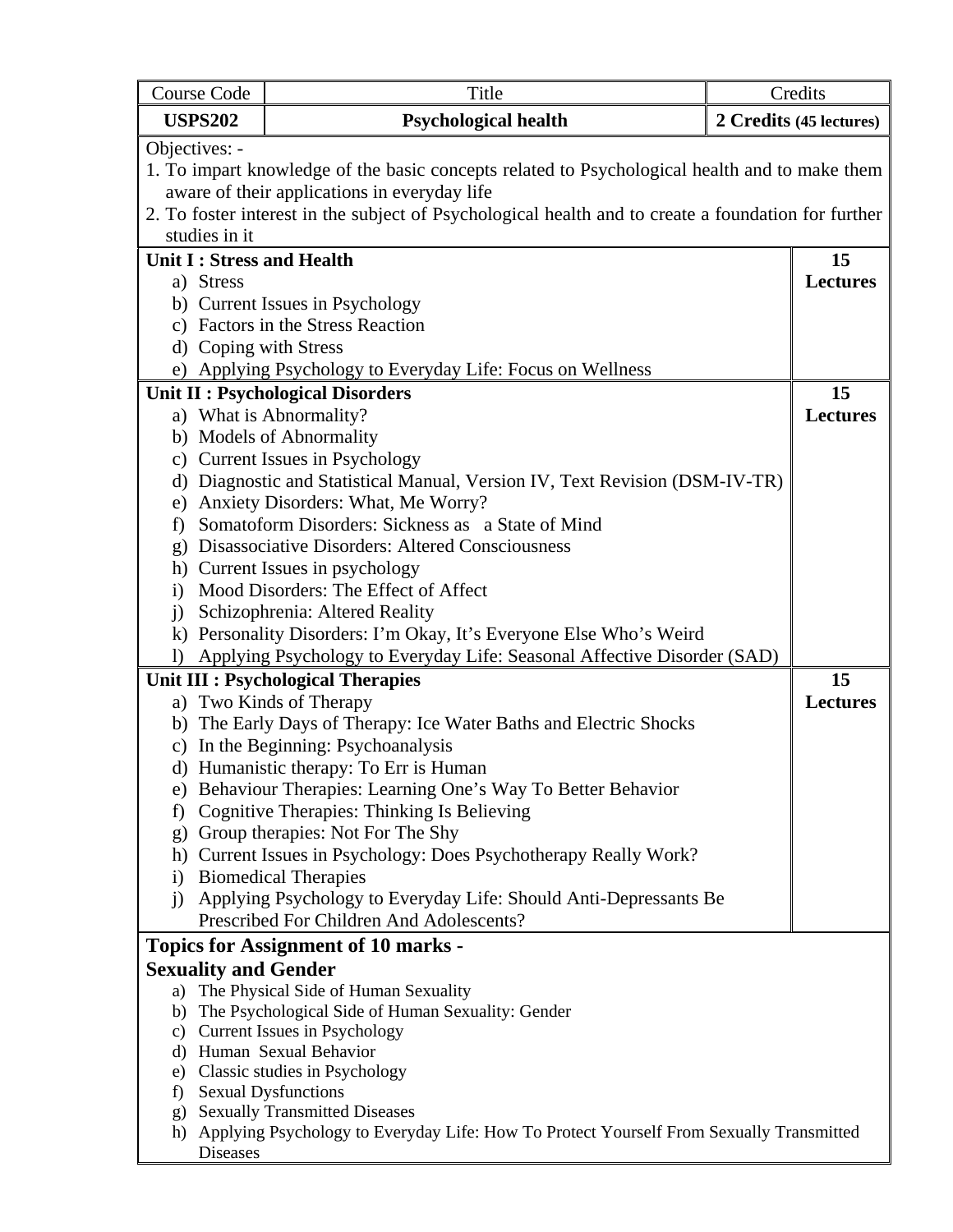#### **Book for Study for all 4 Courses in Semesters I and II**

Ciccarelli, S. K. & Meyer, G. E. (2008). Psychology. (Indian sub-continent adaptation). New Delhi: Dorling Kindersley (India) pvt ltd.

#### **Important Note -**

*In order to enrich learning, the contents of the CD 'Live!Psych' that accompanies the*  Book for Study *(interactive media simulations, animations and experiments) should be integrated with teaching through demonstrations and discussions.* 

#### **Books for Reference for Courses in Semesters I and II**

- 1. Aamodt, M.G. (2004). Applied Industrial/Organizational Psychology.  $(4^{\text{th}} \text{ ed})$ . Wadsworth/ Thomson Learning
- 2. Bam, B. P. (2008). Winning Habits: Techniques for Excellence in Sports. New Delhi: Pearson Power, Dorling Kindersley India pvt ltd
- 3. Barlow, D.H., & Durand, V.M. (2005). Abnormal Psychology: An Integrative Approach.  $(4^{th}$  ed.). New Delhi: Wadsworth Cengage Learning
- 4. Baron, R. A., Branscombe, N. R., & Byrne, D. Bhardwaj, G. (2008). Social Psychology. (12th ed.). New Delhi: Pearson Education, Indian subcontinent adaptation 2009
- 5. Baron, R. A., & Kalsher, M. J. (2008). Psychology: From Science to Practice. (2nd ed.). Pearson Education inc., Allyn and Bacon
- 6. Brannon, L. & Feist, J. (2007). Introduction to Health Psychology. New Delhi: Wadsworth Thomson Learning. First Indian reprint 2007
- 7. Carson, R. C., Butcher, J. N., Mineka, S., & Hooley, J. M. (2007). Abnormal Psychology.  $(13<sup>th</sup>$  ed.). Indian reprint 2009 by Dorling Kindersley, New Delhi
- 8. Ciccarelli, S. K. & Meyer, G. E. (2006). Psychology. Pearson Education inc. and Dorling Kindersley Publishing inc. New Delhi; first Indian reprint 2007
- 9. Coon, D., & Mitterer, J. O. (2007). Introduction to Psychology: Gateways to Mind and Behaviour. (11th ed.) Wadsworth/Thomson Learning Publications, New Delhi; first Indian reprint 2007
- 10. Feldman, R. S. (2008). Understanding Psychology.  $(8<sup>th</sup>$  ed.). McGraw- Hill Publications, New York
- 11.Feldman, R. S. (2009). Discovering the Life Span. Pearson Prentice Hall, Indian reprint
- 12.Galotti, K.M. (2008). Cognitive Psychology: Perception, Attention, and Memory. Wadsworth New Delhi: Cengage Learning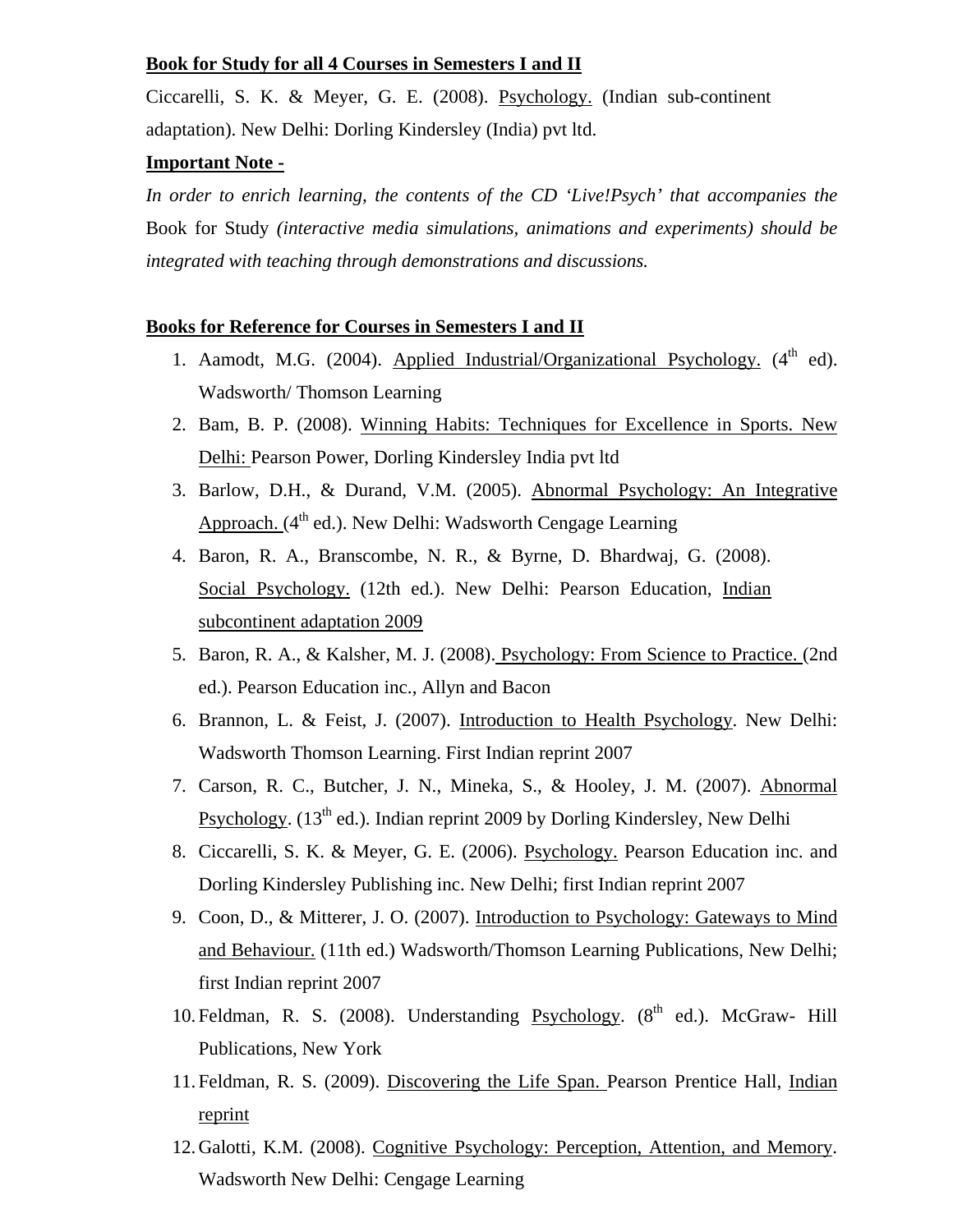- 13. Gladding, S. T. (2009). Counseling: A Comprehensive Profession.  $(6^{th}$  Ed.). Pearson Education. New Delhi: Indian edition by Dorling Kindersley India pvt ltd.
- 14. Greenberg, J. S. (2008). Comprehensive Stress Management.  $(10^{th}$  ed). New York: McGraw Hill publications
- 15.Hariharan, M., & Rath, R. (2008). Coping with Life Stress: The Indian Experience. New Delhi: Sage publications India pvt ltd
- 16.Helgeson, V. S. (2005). Psychology of Gender. (2nd ed). New Delhi: Pearson Education. First Indian reprint 2006
- 17.Joshi, S. R., & Prasad, K. (2009). (Eds). Feminist Development Communication: Empowering Women in the Information Era. New Delhi: The Women Press
- 18.Kalat, J. W. (2005). Introduction to Psychology. (7th ed.). Wadsworth- Thomson Learning Publications, Belmont, USA.
- 19.Lahey, B. B. (2007). Psychology: An Introduction. (9th ed.). McGraw- Hill Publications, New York
- 20.Passer, M. W., & Smith, R. E. (2007). Psychology: The Science of Mind and Behaviour. (3<sup>rd</sup> ed.) McGraw- Hill Publications, International edition, New York
- 21. Schultz, D., & Schultz, S. E. (2010). Psychology and Work Today.( $10^{th}$  ed.). Pearson Prentice Hall
- 22.Wade, C. & Tavris, C. (2006). Psychology. (8th ed.). Pearson Education inc., Indian reprint by Dorling Kindersley, New Delhi
- 23.Weiten, W. & Lloyd, M.A. (2006). Psychology Applied to Modern Life Adjustment in the  $21<sup>st</sup>$  century. ( $8<sup>th</sup>$  ed.) Cengage Learning India
- 24.Welfel, E. R., & Patterson, L. E. (2005). The Counseling Process: A Multitheoretical Integrative Approach.  $(6^{th}$  ed.). Thomson Brooks/ Cole
- 25.Wilson, E. (2007). Stress Proof Your Life: 52 Brilliant Ideas for Taking Control. New Delhi: Pearson Power
- 26.Wood, S.E., Wood, E. G., & Boyd, D. (2008). The world of Psychology. (6th ed.). Pearson Education inc., Allyn and Bacon
- 27.Zimbardo, P. G., Johnson, R. L., & Weber, A. N. (2008). Psychology: Core Concepts.  $(5<sup>th</sup>$  ed.). Pearson Education inc., Allyn and Bacon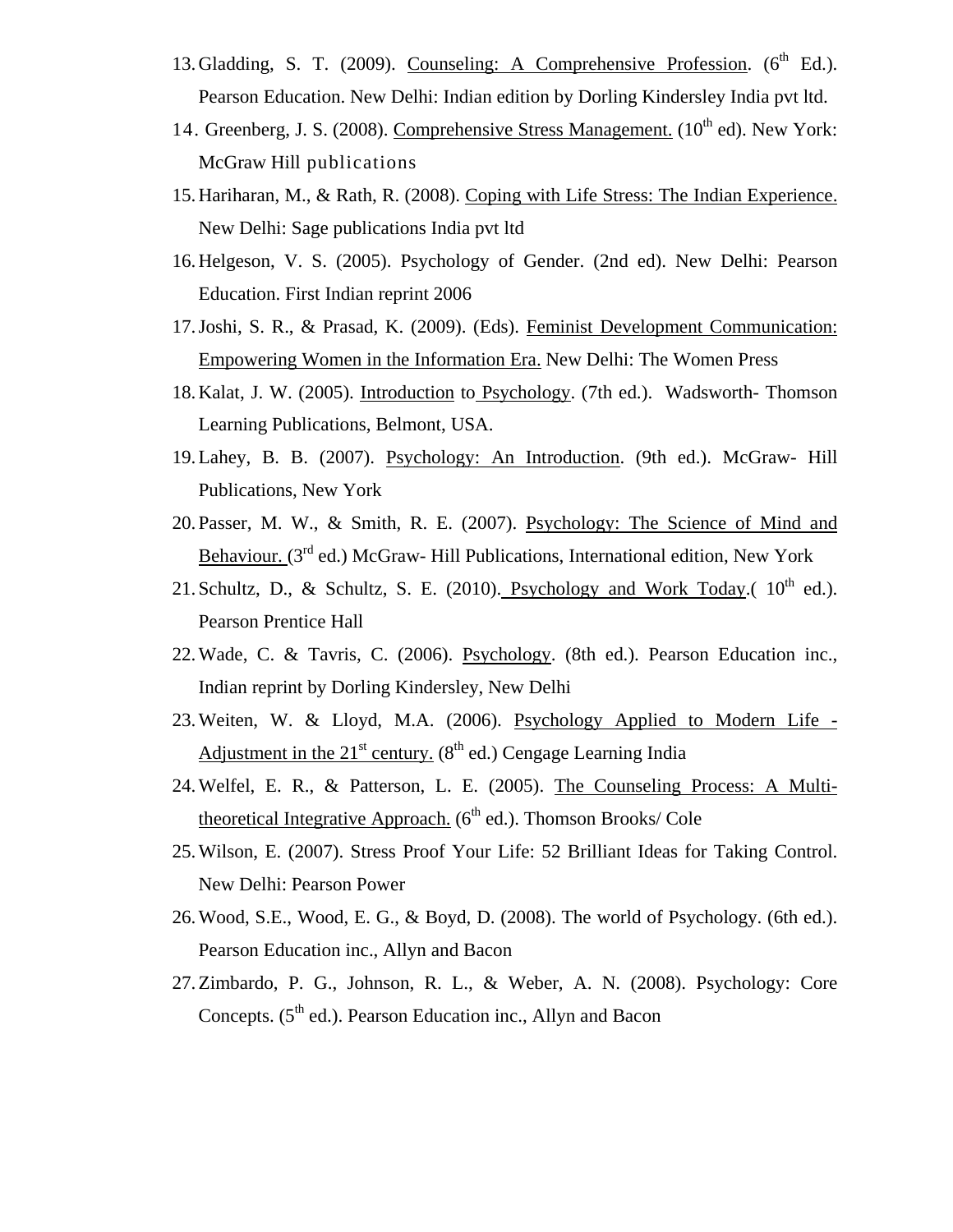## **Psychology Core Courses at F.Y.B.Sc. Pattern of Question Paper for Semester End Assessment To be brought into force with effect from the academic year 2011-2012**

Duration of examination  $= 2$  hours Marks  $= 60$  (per semester)

All 4 questions carry 15 marks and are compulsory.

Q. No. 1, 2, and 3 will be on the 3 units taught in the semester and each will have 2 parts, A and B.

The A part in Questions 1, 2, and 3, carrying 5 marks, will be any of the following types –

- i. Write a short note. (Any 1 out of 2)
- ii. Explain the contributions made by or the theory given by the following. (Any 1 out of 2 names)
- iii. Discuss/Explain the following statements. (Any 1 out of 2 given statements which will be in quotation marks "---------"
- iv. Differentiate between …. and …… (Any 1 out of 2)
- v. Describe any one research study that investigated the following principle/ concept/ phenomenon. (Any 1 out of 2)
- vi. Explain the following with the help of a diagram/graph/flowchart. (Any 1 out of 2; 2 marks for diagram/graph/flowchart and 3 marks for the explanation)

The B part in Questions 1, 2, and 3, carrying 10 marks, will be any of the following types

- i. Define the following terms. (Any 5 out of 6, each having 2 marks)
- ii. Give reasons for the following. (Any 5 out of 6, each having 2 marks)
- iii. State whether the following statements are True or False and give the reason why True or False. (Any 5 out of 6, each having 2 marks)

Q. no. 4 will be based on all 3 units.

Explain the terms in brief. (Any 5 out of 7 terms, each having 3 marks; two terms each from any 2 units and three terms from the remaining unit)

# **Thus, questions 1, 2, and 3 will be of 22 marks with options and Q. no. 4 will be of 21 marks with options.**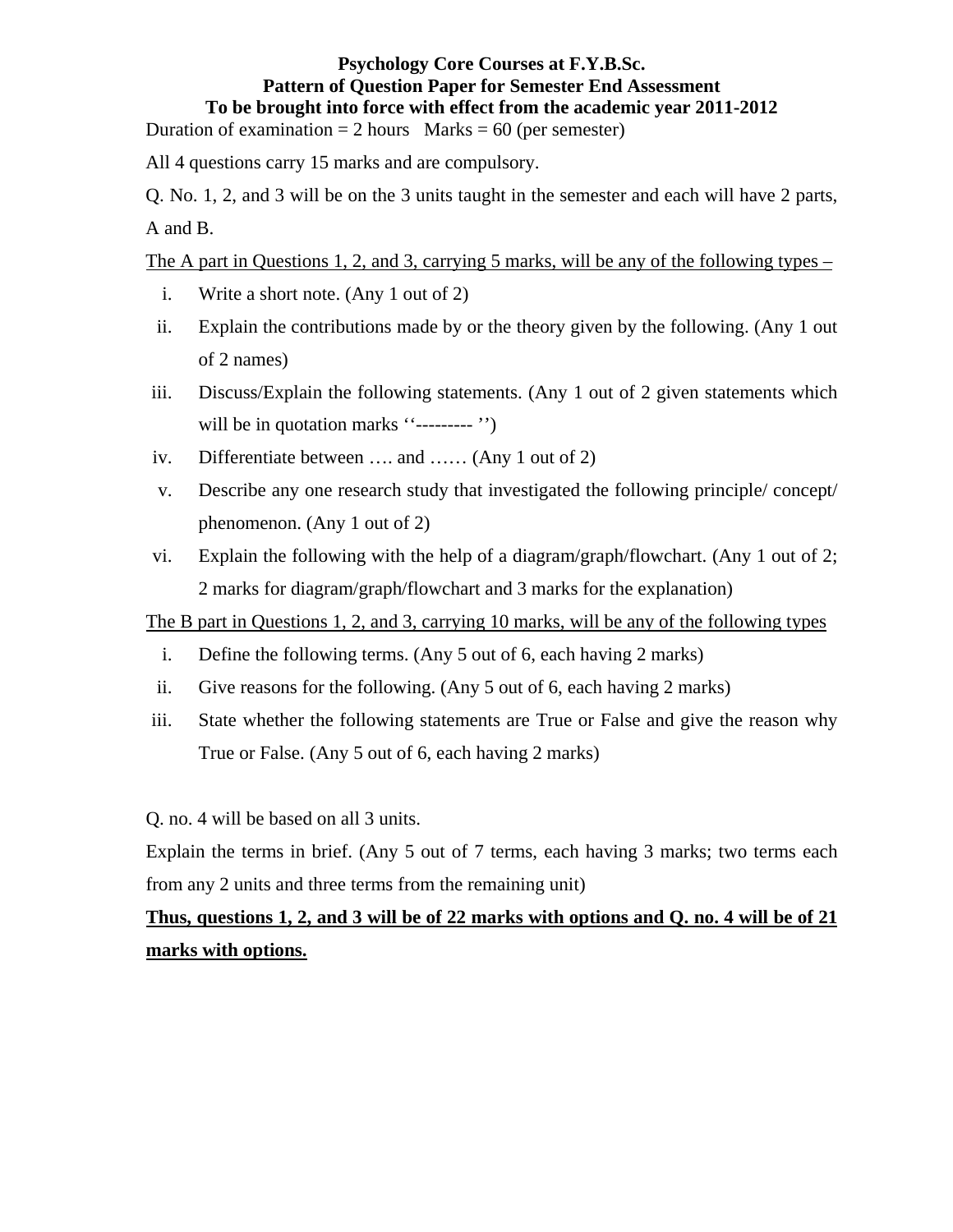|     |                        | Example 1                                                                 | <b>Marks</b>   | Example 2                                                                 | <b>Marks</b> |
|-----|------------------------|---------------------------------------------------------------------------|----------------|---------------------------------------------------------------------------|--------------|
|     |                        | A. Explain contributions of<br>theory. (Any 1 out of 2)                   | 5              | A. Explain with diagram/<br>graph/flowchart (any 1 out of 2)              | 5            |
| Q.1 | On<br>unit 1           | B. Give reasons (Any 5 out)<br>of 6, each having 2 marks)                 | 10             | B. True or False with reason<br>(Any 5 out of 6, each having 2)<br>marks) | 10           |
|     | On                     | A. Write a short note. (Any<br>1 out of 2)                                | $\overline{5}$ | A. Discuss/Explain the<br>statement. (Any 1 out of 2)                     | 5            |
| Q.2 | unit 2                 | B. True or False with<br>reasons (Any 5 out of 6,<br>each having 2 marks) | 10             | B. Define the terms (Any 5 out)<br>of 6, each having 2 marks)             | 10           |
|     | On                     | A. Differentiate between.<br>(Any 1 out of 2)                             | 5              | A. Describe research study.<br>(Any 1 out of 2)                           | 5            |
| Q.3 | unit 3                 | B. Define the terms (Any 5)<br>out of 6, each having 2<br>marks)          | 10             | B. Give reasons (Any 5 out of 6,<br>each having 2 marks)                  | 10           |
| Q.4 | On<br>All $3$<br>units | Explain terms in brief.<br>(Any 5 out of 7, each<br>having 3 marks)       | 15             | Explain terms in brief.<br>(Any 5 out of 7, each having 3<br>marks)       | 15           |

## **Internal Assessment for 40 Marks**

### **2 Class Tests per course in each semester (10 marks for each test)**

There will be 2 class tests per course per semester, on any 2 units out of the 3 units for that

course, as decided and announced by the professor. Example –

Class Tests on units 1 and 2, or 1 and 3, or 2 and 3.

The tests can be conducted in the class, or if the technical facilities are available, they can

be conducted online.

#### **Pattern of Question Paper for Class Tests –**

#### Duration of examination  $= 45$  minutes; Marks  $= 10$

The questions can be any of the following types, according to suitability to the particular unit and the need to vary the combination of unit and question each year.

- i. Write short notes. (Any 2 out of 3, each having 5 marks)
- ii. Explain the terms in brief. (Any 5 out of 7, each having 2 marks)
- iii. Fill in the blanks (Any 10 out of 14, each having 1 mark)
- iv. Multiple choice question, each item with 4 options (Any 10 out of 14, each having 1 mark)

| Example 1                         | Example 2                               | Example 3                                             | Example 4                    |  |
|-----------------------------------|-----------------------------------------|-------------------------------------------------------|------------------------------|--|
| <b>Class test on Unit 1</b>       | Class test on Unit 2                    | Class test on Unit $3 \parallel$ Class test on Unit 2 |                              |  |
| $(10 \text{ marks})$              | $(10 \text{ marks})$                    | $(10 \text{ marks})$                                  | $\vert$ (10 marks)           |  |
| Write short notes.                | Explain the terms in Fill in the blanks |                                                       | choice<br>Multiple           |  |
| $(Any 2 out of 3, each    brief.$ |                                         | (Any 10 out of 14,                                    | question                     |  |
| having 5 marks)                   | (Any 5 out of 7, each $ $ each having   |                                                       | $1 \vert$ (Any 10 out of 14, |  |
|                                   | having 2 marks)                         | mark)                                                 | each having 1 mark)          |  |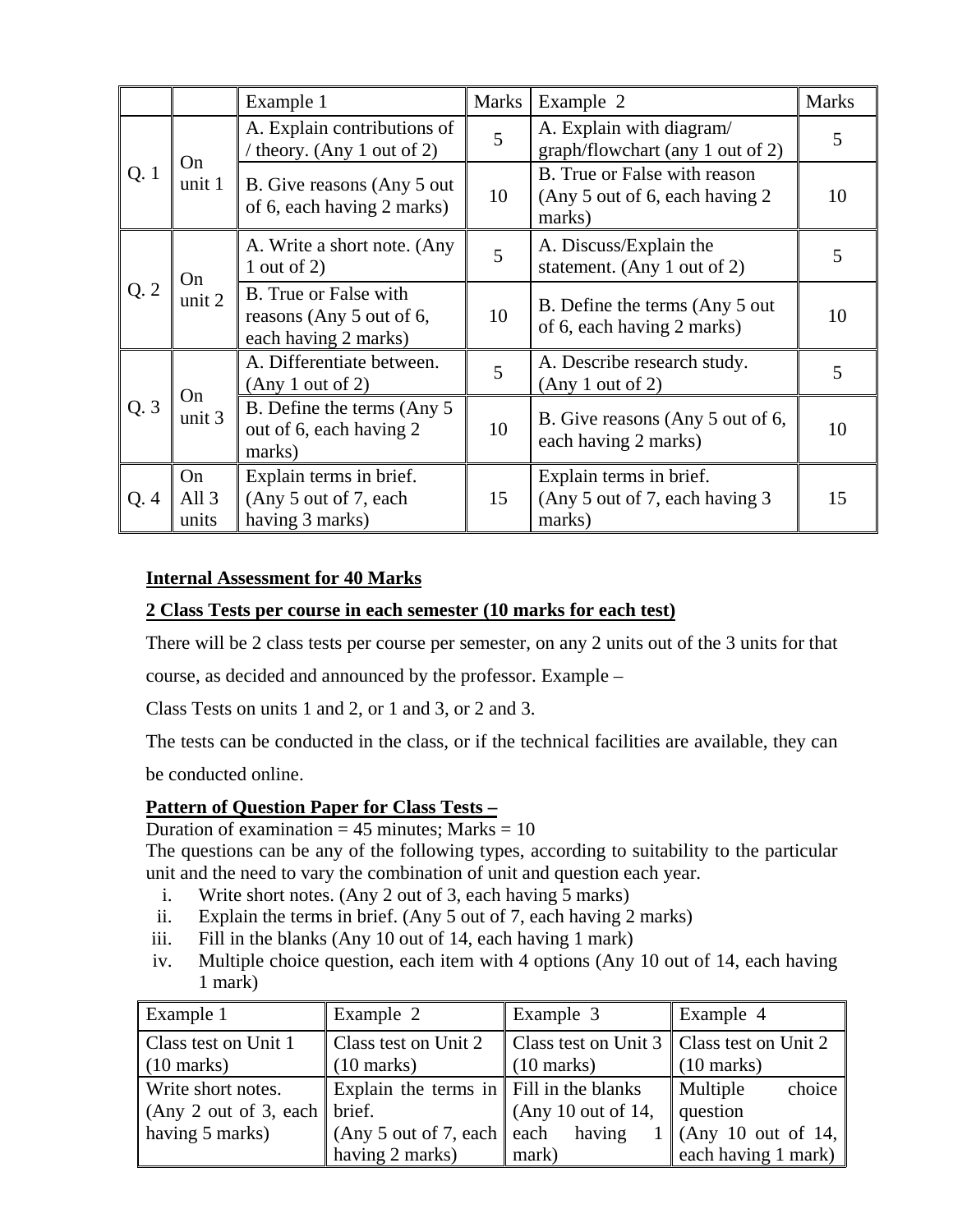#### **Thus, the question for the class test will be of 14 or 15 marks with options.**

**Important note** – The specific questions asked in Class Tests should not be repeated in the Semester end examination.

#### **Guidelines about conduct of Assignments:**

One assignment of 10 marks per course in each Semester

The assignment should be based on any one of the sub-topics suggested for the course. Assignments can be any of the following types –

- 1) Small survey using a questionnaire
- 2) Field visit/s to an Institute/NGO and report of the visit/s
- 3) Review of Literature
- 4) Book review
- 5) Case study
- 6) Preparation of charts/posters (educational aids), and class presentation/exhibition
- 7) Conduct a workshop for a small group
- 8) Conduct any 2 experiments using the CD 'Live!Psych' that accompanies the book for study and write a report.
- 9) Interview an expert/professional in the field of Psychology

The written assignment to be submitted may be either typed or hand-written on A-4 Size of paper. The Word limit is 750 to 1000 words and Page limit is 3 to 5 pages (excluding the preliminary section of the assignment which may contain the Title page, Index, Declaration, Acknowledgements, List of Tables and Figures if applicable, and the last section which contains Bibliography and Appendix). Assignments of a very high quality may be given a maximum of 9 marks out of 10.

#### **10 marks per course per semester (**5 + 5)

**5 Marks** for Active participation in class instructional deliveries and **5 Marks** for Overall conduct as a responsible student, mannerism and articulation and exhibit of leadership qualities in organizing related academic activities

#### Some pointers for these 2 aspects are -

- 1. Punctuality and Regularity
- 2. Seriousness and sincerity of purpose
- 3. Submission of report of assignment on time
- 4. Initiatives taken for online or library reference beyond the Book for study
- 5. Volunteering for activities/programmes related to psychology